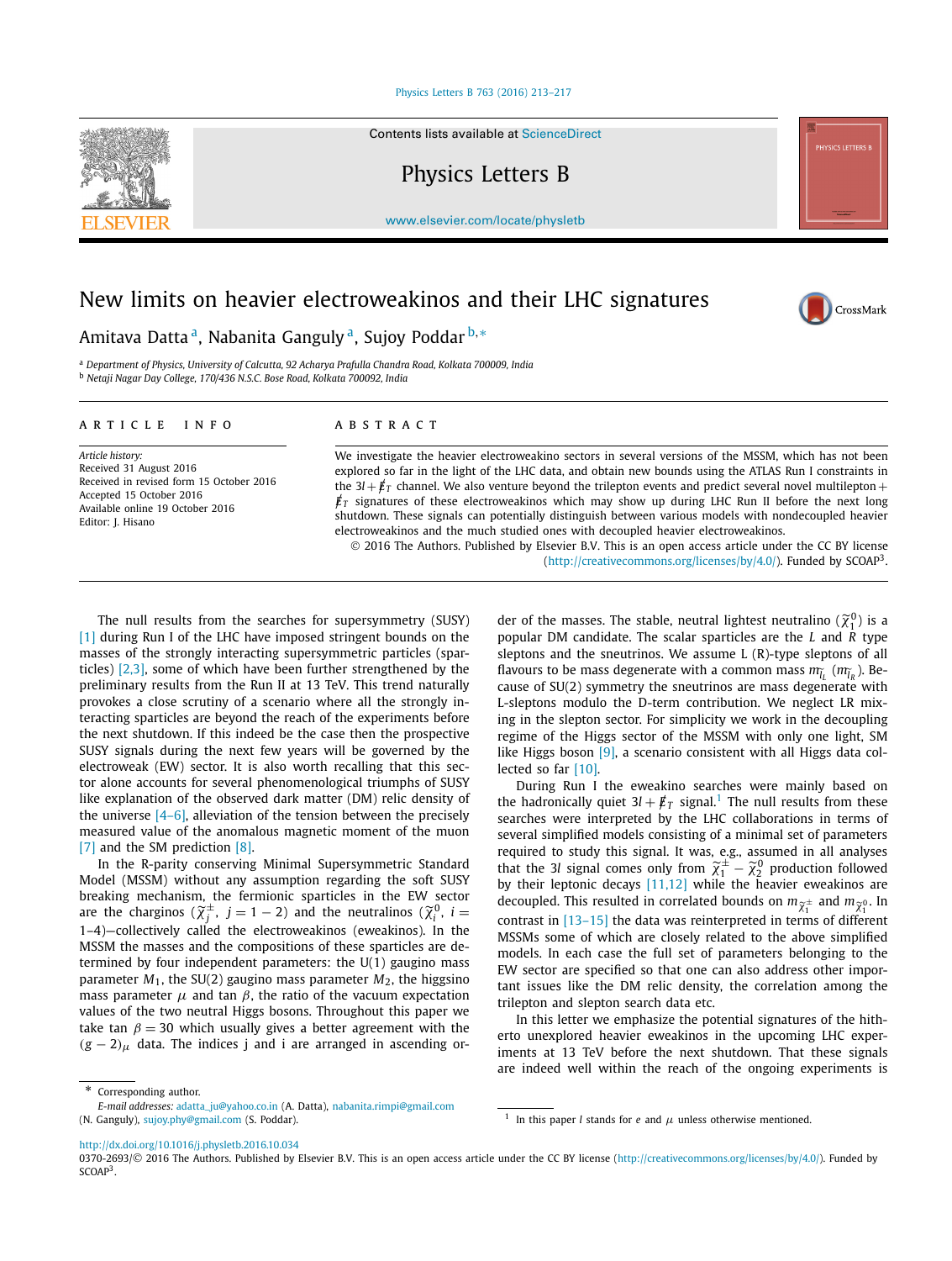indicated by the observation that the published bounds on the lighter eweakinos masses from Run I turn out to be quite sensitive to the masses of heavier eweakinos. This we shall show below by relaxing the ad hoc assumption of strict decoupling. The rich phenomenology of the non-decoupled scenarios is further illustrated by some novel signatures like events with 4l s, three same sign and one opposite sign (*S S*3*O S*1) leptons and 5l s, all accompanied by large  $/\,\llap/_T$ , which may be observed with  $\lesssim$  100 fb $^{-1}$  of luminosity i.e., before the next long shutdown. Most important: for a compressed lighter eweakino spectrum all viable leptonic signals including the 3*l* events are due to the heavier ones. In addition in a wide variety of non-compressed models the source of m-lepton signals with m *>* 3 are the non-decoupled heavier eweakinos.

The constraints from the trilepton searches are also sensitive to the composition of the eweakinos. The analyses are mainly restricted to two generic scenarios.<sup>2</sup> *χ*-The composition of the eweakinos. The analyses are mainly re-<br> *x*-<br> *x*) The Light Wino (LW) models: Many analyses assume that the<br>  $x_1^{\pm}$  and  $\tilde{\chi}_2^0$  are purely wino and nearly mass degenerate while the

a) The Light Wino (LW) models: Many analyses assume that the st<br>*ζ*-<br>*χ*- $\frac{0}{1}$  is bino dominated [\[11–13\].](#page-4-0) These two lighter eweakinos have a) The Light Wino (LW) models: Many analyses assume that th  $\tilde{\chi}_1^{\pm}$  and  $\tilde{\chi}_2^0$  are purely wino and nearly mass degenerate while th  $\tilde{\chi}_1^0$  is bino dominated [11–13]. These two lighter eweakinos hav closely 0 1 is either bino dominated with mass controlled by the  $U(1)$  gaugino mass parameter  $M_1$  or a bino-higgsino admixture ( $M_1 \lesssim \mu$ ). The two heavier electroweakinos are higgsino like with masses approximately equal to  $\mu$ , where  $M_2 < \mu$ 

b) The Light Higgsino (LH) models: In contrast this paper, fol-lowing Ref. [\[14\],](#page-4-0) mainly addresses scenarios with higgsino domproximate<br>b) The<br>lowing R<br>inated  $\widetilde{\chi}$ ely equal to  $\mu$ , where  $M_2 < \mu$ <br>
e Light Higgsino (LH) models: In contrast this paper, fol-<br>
ef. [14], mainly addresses scenarios with higgsino dom-<br>  $\frac{1}{1}$ ,  $\widetilde{\chi}_2^0$  and  $\widetilde{\chi}_3^0$  while the LSP is either bino or a bino-higgsino admixture. The three lighter eweakinos have lowing Ref. [14], mainly addresses scenarios with inated  $\tilde{\chi}_1^{\pm}$ ,  $\tilde{\chi}_2^0$  and  $\tilde{\chi}_3^0$  while the *LSP* is either *l* or a bino-higgsino admixture. The three lighter *e* closely spaced masses governed by  $\mu$   $\frac{1}{1}$  is either bino dominated with mass controlled by *M*<sup>1</sup> or a bino-higgsino admixture ( $M_1 \lesssim \mu$ ). The two heavier electroweakinos are wino like with masses approximately equal to  $M_2$ , where  $M_2 > \mu$ .

We recall that the models belonging to class a) (b)) yield stronger (weaker) mass bounds for reasons explained in [\[14\].](#page-4-0) In all models the trilepton rates also depend sensitively on the hierarchy among the slepton and eweakino masses. If the sleptons are stronger (weaker) mass bounds for reasons explained in [14]. In all models the trilepton rates also depend sensitively on the hierarchy among the slepton and eweakino masses. If the sleptons are lighter (heavier) than  $\til$ (BR) of these eweakinos are typically large (small) yielding stronger (weaker) limits. The nomenclatures introduced in [\[14\]](#page-4-0) also indicate this hierarchy (e.g., Light Wino and light Left Slepton (LWLS) model, Light Higgsino and Heavy Slepton (LHHS) model etc.). In the LHHS model both *L* and *R* type sleptons of all flavours are cate this hierarchy (e.g., l<br>model, Light Higgsino ar<br>the LHHS model both *L*<br>heavier than  $\tilde{\chi}_1^{\pm}$  and  $\tilde{\chi}_2^0$ .

We now derive the new limits in different models following the procedure of the ATLAS collaboration [\[11\].](#page-4-0) The Tables 7 and 8 of [\[11\]](#page-4-0) contain the number of observed  $3l + \cancel{E}_T$  events and the SM backgrounds obtained from the data for a number of signal regions (see Table 4 in  $[11]$ ). Each signal region is characterized by a set of kinematical cuts. From these information the model independent 95% CL upper limit on any Beyond SM (BSM) events ( $N_{obs}^{95}$ ) for each signal region were computed and displayed in the same tables. Using these upper bounds the ATLAS group obtained an exclusion contour in a simplified LWLS model (see Fig. 7a of [\[11\]\)](#page-4-0). We validate our simulation by reproducing this exclusion contour and proceed to obtain new constraints in several models with nondecoupled heavier eweakinos.<sup>3</sup>

We generate the SUSY spectrum using SUSYHIT [\[16\]](#page-4-0) and simulate the signal events using PYTHIA (v6.4) [\[17\]](#page-4-0) (for the details see [\[13,14\]\)](#page-4-0). We use CTEQ6L [\[18\]](#page-4-0) for parton distribution functions in all our analyses. Jets are reconstructed by the anti- $k_t$  [\[19\]](#page-4-0) algorithm using FASTJET  $[20]$  coupled with PYTHIA with  $R = 0.4$ . The jets are required to have  $P_T \geq 20$  GeV and  $|\eta| < 2.5$ . In all our analyses the following lepton selection criteria have been employed: i) All leptons (e and  $\mu$ ) in the final state with pseudorapidity  $|\eta|$  < 2.5 and transverse momentum  $P_T > 10$  GeV are selected. ii) Each lepton is required to pass the isolation cuts as defined by the ATLAS/CMS collaborations [\[11,12\].](#page-4-0) These selection cuts have been implemented in all analyses in this paper.

We obtain the most striking consequences in the LHHS model yielding the weakest bounds on the higgsino like lighter cuts have been implemented in all analyses in this paper.<br>
We obtain the most striking consequences in the LHHS model<br>
yielding the weakest bounds on the higgsino like lighter<br>
eweakinos— $\tilde{\chi}_1^{\pm}$ ,  $\tilde{\chi}_2^0$  and  $\til$ We obtain the most strikin<br>yielding the weakest bound<br>eweakinos –  $\tilde{\chi}_1^{\pm}$ ,  $\tilde{\chi}_2^0$  and  $\tilde{\chi}_3^0$  [1]<br>heavier eweakinos ( $\tilde{\chi}_2^{\pm}$  and  $\tilde{\chi}_1^0$  $_2^\pm$  and  $\widetilde{\chi}^0_4$ ) also have relatively small masses is open in this case. They are wino like with masses approximately equal to the SU(2) gaugino mass parameter *M*<sub>2</sub>, where *M*<sub>2</sub> > *μ*.<br>For this class of models the common slepton mass is chosen to<br>be  $m_{\tilde{t}_1} = m_{\tilde{t}_2} = (m_{\tilde{\gamma}^{\pm}} + m_{\tilde{\gamma}^{\pm}})/2$  so that they are always lighter For this class of models the common slepton mass is chosen to to the SU(2) gaugino mass parameter  $M_2$ , where  $M_2 > \mu$ .<br>his class of models the common slepton mass is chosen to<br> $\tilde{\mu}_L = m_{\tilde{l}_R} = (m_{\tilde{\chi}_1^{\pm}} + m_{\tilde{\chi}_2^{\pm}})/2$  so that they are always lighter (heavier) than the heavier (lighter) eweakinos. The slepton and the LSP masses are carefully chosen in all our analyses that they are consistent with the constraints from Run I direct slepton searches [\[21\].](#page-4-0)

If the lighter eweakino spectrum is compressed, i.e.,  $M_1 \approx \mu$ , **Example 2** consistent with the constraints from Run I direct slepton searches [21].<br>
If the lighter eweakino spectrum is compressed, i.e.,  $M_1 \approx \mu$ ,<br>
then  $\tilde{\chi}_1^{\pm}$ ,  $\tilde{\chi}_1^0$ ,  $\tilde{\chi}_2^0$  and  $\tilde{\chi}_3^0$  have la then  $\tilde{\chi}_1^{\pm}$ ,  $\tilde{\chi}_1^0$ ,  $\tilde{\chi}_2^0$  and  $\tilde{\chi}_3^0$  have large bino and higgsino components and are approximately degenerate. For all numerical computations we take  $\mu = 1.05$  *M*<sub>1</sub>. Consequently the  $3l + \cancel{\textbf{F$ then  $\tilde{\chi}_1^{\pm}$ ,  $\tilde{\chi}_1^0$ ,  $\tilde{\chi}_2^0$  and  $\tilde{\chi}_3^0$  h<br>nents and are approximately<br>putations we take  $\mu = 1.05$ <br>other leptonic signal from  $\tilde{\chi}$ able since the energy release in each underlying decay is small. On the other hand it is known for a long time that an LSP which is a bino-higgsino admixture is attractive both from the point of view of the observed DM relic density of the universe and naturalness [\(\[22,23\]\)](#page-4-0). The correlation between acceptable DM relic density is a bino-higgsino admixture is attractive both from the point of view of the observed DM relic density of the universe and natura ness ([22,23]). The correlation between acceptable DM relic densitiand the 3*l* signal in ± 2 view c<br>ness ([<br>and th<br>and  $\widetilde{\chi}$  $^{0}_{4}$  ( $M_2 \simeq 2\mu$ ) can be understood from the LHHS model discussed in [\[14\].](#page-4-0) From Fig. 5 of [\[14\],](#page-4-0) it follows that annihilation and co-annihilation of a bino-higgsino LSP produce acceptable DM relic density over a parameter space where the 3*l* signal is weak. We have checked that if the above sparticles are non-decoupled  $(M_2 < 2\mu)$  the parameter space allowed by the WMAP and Planck data changes very little. Acceptable relic density, e.g., is obtained for the range  $1.05\mu \leq M_2 \leq 1.5\mu$  a part of which also yields novel LHC signals.<sup>4</sup>

The above tension eases out if the heavier eweakinos are not decoupled. In this case the wino like  $\tilde{\chi}_2^{\pm}$  and  $\tilde{\chi}_4^0$  are pair pro-<br>duced with reasonably large cross-sections over a sizable portion<br>decoupled. In this case the wino like  $\tilde{\chi}_2^{\pm}$  and  $\tilde{\chi}_4^0$  are of the parameter space. Moreover their 2-body leptonic decays via sleptons with large BRs are potential sources of observable trilepton signals. Using the above ATLAS upper bounds on  $N_{obs}^{95}$ , we sleptons with large BRs are potential sources of observable trilepton signals. Using the above ATLAS upper bounds on  $N_{obs}^{95}$ , we obtain the first published exclusion contour in the  $m_{\tilde{\chi}_1^{0}} - m_{\tilde{\chi}_2^{+}}$ ton signals. Using the above ATLAS upper bounds<br>obtain the first published exclusion contour in th<br>plane [\(Fig. 1\)](#page-2-0). For  $m_{\tilde{\chi}_1^0} \approx 80$  GeV below which  $m_{\tilde{\chi}}$  $\sigma_{\rm 0}\approx$  80 GeV below which  $m_{\widetilde{\chi}^{\pm}}$  violates the 1 1 obtain the first published exclusion contour in the  $m_{\tilde{\chi}_{1}^{0}} - m_{\tilde{\chi}_{2}^{\pm}}$ <br>plane (Fig. 1). For  $m_{\tilde{\chi}_{1}^{0}} \approx 80$  GeV below which  $m_{\tilde{\chi}_{1}^{\pm}}$  violates the<br>LEP bound, there is a strong bound  $m_{\tilde{\chi}_{2}^{\pm}} >$ plane (Fig. 1). For  $m_{\tilde{\chi}_1^0} \approx 80$  GeV below which  $m_{\tilde{\chi}_1^{\pm}}$  violates the<br>LEP bound, there is a strong bound  $m_{\tilde{\chi}_2^{\pm}} > 610$  GeV. On the other<br>hand for  $m_{\tilde{\chi}_1^0} \ge 170$  GeV, there is no bound on  $m_{\tilde$ LEP bound, there is a<br>
hand for  $m_{\tilde{\chi}_1^0} \ge 170$  (<br>
300 GeV,  $\tilde{\chi}_2^{\pm}$  and  $\tilde{\chi}_2^{\pm}$  $_{2}^{\pm}$  and  $\widetilde{\chi}_{4}^{0}$  develop significant bino-higgsino compoment and tor  $m_{\tilde{\chi}_1^0} \ge 1/0$  GeV, there is no bound on  $m_{\tilde{\chi}_2^{\pm}}$ , For  $m_{\tilde{\chi}_2^{\pm}} \ge 300$  GeV,  $\tilde{\chi}_2^{\pm}$  and  $\tilde{\chi}_4^0$  develop significant bino-higgsino component and the constraints weaken. Below  $m_{\til$ eweakinos are approximately degenerate and the model cannot be constrained any further. For illustrating the signatures of this compressed model at LHC Run II we have chosen the benchmark point BP1 which is presented in [Table 1](#page-2-0) along with the corresponding pressed mode<br>BP1 which is<br>bound on *m*<sub>*χ*</sub>  $\frac{1}{2}$ .

<sup>2</sup> We shall, however, briefly comment on other models as well.

<sup>3</sup> An earlier example of the reliability of our simulation is presented in Fig. 7a of [\[13\].](#page-4-0) See also [15]. Fig. 6.

<sup>4</sup> We note in passing that the proposed LHC signatures of compressed scenarios with decoupled heavier eweakinos have so far been based on the monojet  $+ \not{E}_T$ topology or the vector boson fusion topology with forward jet tagging  $([24-28])$ . However, revealing the underlying physics with these signatures alone will indeed be impossible.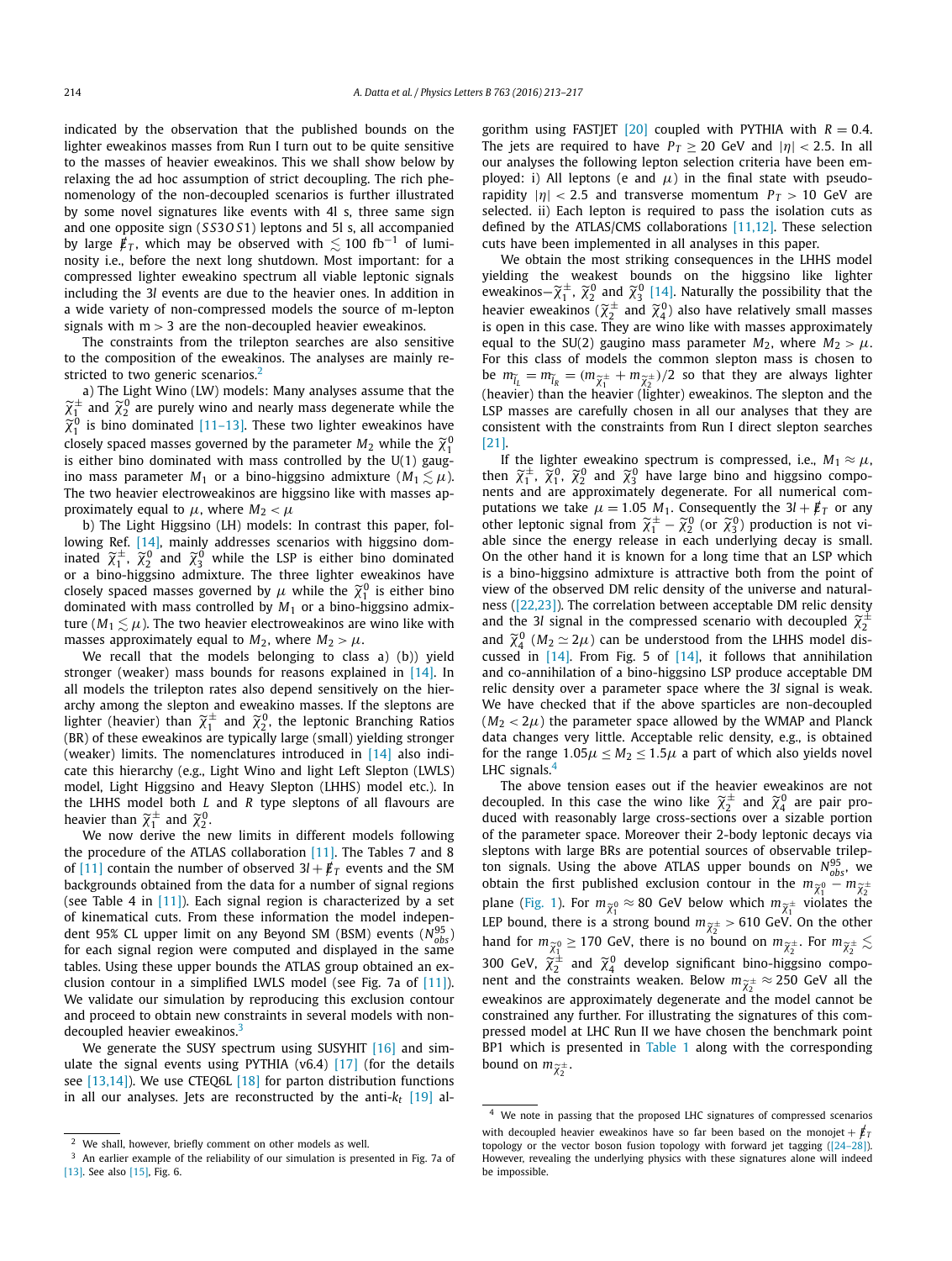<span id="page-2-0"></span>

plane using ATLAS trilepton search data from LHC RUN I. Instead of following the **Fig. 1.** The red contour represents the excluded parameter space in the  $m_{\tilde{\chi}_2^{\pm}} - m_{\tilde{\chi}_1^{0}}$  plane using ATLAS trilepton search data from LHC RUN I. Instead of following the usual practise of considering  $\tilde{\chi}_1$ all possible eweakino pair production in the compressed LHHS model (see text for the details). All masses are in GeV. (For interpretation of the references to colour in this figure, the reader is referred to the web version of this article.)

In order to get a preliminary estimate of the reach of Run II experiments at 13 TeV via the  $3*l* + *l* / *T*$  channel we have simulated the signal and all SM processes considered as backgrounds in the ATLAS 3*l* analysis reported above. The backgrounds are suppressed by selecting events with

- A1) 3 isolated leptons consistent with the selection cuts mentioned above,
- A2) invariant mass of any pair of oppositely charged leptons of same flavour not in the window  $81.2 < m_{inv} < 101.2$  GeV, and A3)  $\cancel{E}_T > 200$  GeV.

The total SM background is estimated to be 26*.*71 for an in-The total SM background is estimated to be 26.71 for an integrated luminosity of 100 fb<sup>-1</sup>. Taking *S*/ $\sqrt{B} \ge 5$  to be an indicator of the observability of the signal, we find that for  $m_{\tilde{\chi}_1^0}$  =  $\frac{0}{1}$ 1 tegrated luminosity of 100 fb<sup>-1</sup>. Taking  $S/\sqrt{B} \ge 5$  to be an i<br>cator of the observability of the signal, we find that for  $m_{\tilde{\lambda}}$ <br>80 (250) GeV, the reach in the compressed model is  $m_{\tilde{\chi}}$  $\frac{1}{2}$  = 820 *(*672*)* GeV for 100 fb−<sup>1</sup> of integrated luminosity. Thus much 80 (250) GeV, the reach in the compressed<br>820 (672) GeV for 100 fb<sup>-1</sup> of integrated lum<br>higher  $m_{\widetilde{\chi}^{\pm}_2}$  can indeed be probed even for  $m_{\widetilde{\chi}}$  $_{2}^{\pm}$  can indeed be probed even for  $m_{\widetilde{\chi}_{1}^{0}}$  beyond the reach of Run I. Moreover it is natural to expect that when the background is more accurately measured from the data the actual mass reach can be improved by optimizing the cuts.

In the absence of the above compression both lighter and heavier eweakinos can in principle contribute to the 3*l* signal. This is illustrated by the constraints derived for BP2 and BP3 (Table 1). It ier eweakinos can in principle contribute to the 3*l* signal. This is<br>illustrated by the constraints derived for BP2 and BP3 (Table 1). It<br>follows from these examples that for a fixed  $M_2$  ( $m_{\tilde{\chi}_1^{\pm}}$ ) one can illustrated by the constraints derived for BP2 and BP3 (Table 1). It<br>follows from these examples that for a fixed  $M_2$  ( $m_{\widetilde{\chi}_1^{\pm}}$ ) one can<br>constrain the free parameter  $m_{\widetilde{\chi}_1^{\pm}}$  ( $m_{\widetilde{\chi}_2^{\pm}}$ ) as is ill (BP3). It is worth recalling that for decoupled heavier eweakinos constrain the free parameter  $m_{\widetilde{\chi}_1^{\pm}}$  ( $m_{\widetilde{\chi}_2^{\pm}}$ ) as is illustrated by BP2<br>(BP3). It is worth recalling that for decoupled heavier eweakinos<br>there was no limit on the lighter eweakinos for  $m_{\widetilde{\chi}_1^0} \approx$ is the case in both the examples (see  $[14]$ , Fig. 5).<sup>5</sup> The main message of this analysis is that a large portion of the parameter space there was no limit on the l<br>is the case in both the exan<br>sage of this analysis is that<br>with non-decoupled  $\widetilde{\chi}^{\pm}_2$ ,  $\widetilde{\chi}$ ,  $_2^\pm$ ,  $\widetilde{\chi}^0_4$  had in principle been within the kinematical reach of the Run I experiments. It is, therefore, natural to seriously consider the possibility that they may show up even in the early phases of the experiments at 13 TeV. Especially if a signal shows up, both the lighter and heavier eweakinos would demand serious attention in the race for revealing the underlying physics.

Stronger new bounds are also obtained in the Light Higgsino and light Left Slepton (LHLS) model (Fig. 3b of  $[14]$ ). In this sce-

### **Table 1**

**Table 1**<br>
New (modified) limits on  $m_{\tilde{\chi}_2^{\pm}}(m_{\tilde{\chi}_1^{\pm}})$  for fixed  $\tilde{\chi}_1^{\pm}(M_2)$  in different models with 2 ^ 1 **Table 1**<br>
New (modified) limits on  $m_{\tilde{\chi}_2^{\pm}}(m_{\tilde{\chi}_1^{\pm}})$  for fixed  $\tilde{\chi}_1^{\pm}(M_2)$  in different models with<br>
non-decoupled  $\tilde{\chi}_2^{\pm}$  and  $\tilde{\chi}_4^0$ . All masses and mass parameters are in GeV. '–' de-<br>
not non-decoupled  $\widetilde{\chi}_2^{\pm}$  and  $\widetilde{\chi}_4^0$ . All masses and mass parameters are in GeV. '-' denotes that the corresponding mass parameters are treated as free parameters and  $\widetilde{\chi}_2^{\pm}$  is determined by  $M_2$  and the notes that the corresponding mass<br>
"' indicates that the corresponding<br>
on  $m_{\widetilde{\chi}_1^{\pm}}$ . The modified limits on  $m_{\widetilde{\chi}}$  $\pm$ . The modified limits on  $m_{\widetilde{\chi}^{\pm}_1}$  are stronger than the corresponding limits in the decoupled scenario.

| Parameters/<br>Masses                                                                  | BP <sub>1</sub><br>(LHHS) | BP <sub>2</sub><br>(LHHS) | BP3<br>(LHHS) | BP4<br>(LHLS) | BP5<br>(LMLS) |
|----------------------------------------------------------------------------------------|---------------------------|---------------------------|---------------|---------------|---------------|
| $M_1$                                                                                  | 191                       | 105                       | 105           | 175           | 296           |
| $\mu$                                                                                  | $\simeq M_1$              |                           | 264           |               | $1.05M_2$     |
| M <sub>2</sub>                                                                         |                           | $1.5\mu$                  |               | $1.5\mu$      | 566           |
| $m_{\widetilde{\chi}_1^0}$                                                             | 152                       | 100                       | 100           | 170           | 290           |
| $m_{\widetilde{\chi}_1^\pm}$                                                           | 178                       | > 250                     | 250           | >400          | > 540         |
| $m_{\widetilde{\chi}_2^\pm}$                                                           | > 370                     | *                         | >415          | $\ast$        | $\ast$        |
|                                                                                        |                           |                           |               |               |               |
| nario only the left sleptons are assumed to be lighter than $\widetilde{\chi}_1^{\pm}$ |                           |                           |               |               |               |

 $\frac{m_{\tilde{\chi}_2^2}}{2}$  . Following [\[11\]](#page-4-0) and [\[14\]](#page-4-0) their masses are chosen to be lighter than  $\tilde{\chi}_1^2$  and  $\tilde{\chi}_2^0$ . Following [11] and [14] their masses are chosen to be *m*ario only the left sleptons are assumed to be lighter than  $\tilde{\chi}_1^{\pm}$ <br> *i*d  $\tilde{\chi}_2^0$ . Following [11] and [14] their masses are chosen to be<br>  $\tilde{\chi}_L = (m_{\tilde{\chi}_1^{\pm}} + m_{\tilde{\chi}_1^{\pm}})/2$ . The limit  $m_{\tilde{\chi}_1^{\pm}} > 400.0$ and  $\chi_2^0$ . Following [11] and [14] their masses are chosen to b<br>  $m_{\tilde{l}_L} = (m_{\tilde{\chi}_1^{\pm}} + m_{\tilde{\chi}_1^0})/2$ . The limit  $m_{\tilde{\chi}_1^{\pm}} > 400.0$  GeV corresponds t<br>
BP4 (Table 1) with  $M_2 = 1.5\mu$  and  $m_{\tilde{\chi}_1^0} = 170$  Ge  $\chi_0^0$  = 170 Gev. For this  $m_{\widetilde{\chi}_1^0}$ and decoupled heavier eweakinos (i.e., *M*<sup>2</sup> having a significantly BP4 (Table 1) with  $M_2 = 1.5\mu$  and  $m_{\tilde{\chi}_1^0} = 170$  GeV. For this  $m_{\tilde{\chi}_1^0}$ <br>and decoupled heavier eweakinos (i.e.,  $M_2$  having a significantly<br>larger value) a much weaker bound  $m_{\tilde{\chi}_1^\pm} > 270.0$  GeV was obtained [\(\[14\],](#page-4-0) Fig. 3b).

In the Light Mixed and light Left Slepton (LMLS) model we have  $M_2 \approx \mu$  and the LSP is a bino  $(M_1 < \mu)$  (Fig. 4b in [\[14\]\)](#page-4-0). The left slepton masses are chosen as in the LHLS model. It follows from these examples that for a fixed  $M_2$  one can constrain the free paslepton masses are chosen as in the LHLS model. It follows from<br>these examples that for a fixed  $M_2$  one can constrain the free pa-<br>rameter  $m_{\tilde{\chi}_1^{\pm}}$  (see BP5). For the chosen LSP mass there is no limit these examples that for a fixed  $M_2$  one c<br>rameter  $m_{\tilde{\chi}^{\pm}_1}$  (see BP5). For the chosen L.<br>on  $m_{\tilde{\chi}^{\pm}_1}$  for decoupled heavier eweakinos.

The above results encourage us to look into the multilepton  $+$  $\not\!{E}_T$  signatures in models with non-decoupled heavier eweakinos at LHC 13 TeV experiments. We begin with the  $4l + \cancel{E}_T$  signal. It may be recalled that the ATLAS collaboration analysed this signal towards the end of Run I assuming decoupled heavier eakinos [\[29\]](#page-4-0) for a RPC simplified model assuming that the signal comes only be recalled that the ATLAS collaboration analysed this signal to-<br>wards the end of Run I assuming decoupled heavier eakinos [29]<br>for a RPC simplified model assuming that the signal comes only<br>from higgsino like  $\widetilde{\chi}_2^$ that they decay via any one of the following options: i) *R*-type selectrons or smuons, ii) staus or iii) Z bosons with 100% BR. In contrast our broader framework considers all eweakino pair productions in several generic MSSM models each represented by a BP displayed in [Table 2.](#page-3-0) These BPs correspond to diverse compositions of the eweakinos, different mass hierarchies among the EW sparticles and realistic BRs of the relevant decay modes. All BPs are consistent with the new constraints derived in this paper for tions of the eweakinos, different mass hierarch<br>sparticles and realistic BRs of the relevant dee<br>are consistent with the new constraints derive<br>non-decoupled  $\widetilde{\chi}_2^{\pm}$  and  $\widetilde{\chi}_4^0$  (Fig. 1 and Table 1).

An obvious physics background in this case is ZZ production. We have generated  $ZZ + 1$  jet events with MLM matching [\[30\]](#page-4-0) using ALPGEN(v2.1)  $[31]$  which are then passed to PYTHIA for showering and jet formation using the anti- $k_t$  algorithm [\[19\].](#page-4-0) We have simulated the signal and all SM backgrounds by selecting events with

- B1) 4 isolated leptons consistent with the selection cuts mentioned above,
- B2) Invariant mass of any pair of oppositely charged leptons of same flavour not in the window  $81.2 < m_{inv} < 101.2$  GeV, and
- B3)  $/\,\llap E_T > 80.0 \, \text{GeV}.$

In [Table 2](#page-3-0) we have presented the relevant parameters defining each BP in rows 2–7. The number of 4l events N(4l) for 100 fb<sup>-1</sup> of integrated luminosity subject to the above cuts for each BP and the total SM background are in row 9. For a better under-

We confirm the validity of this result with the latest constraints  $[11]$  which are somewhat stronger than the earlier ones used in [\[14\].](#page-4-0)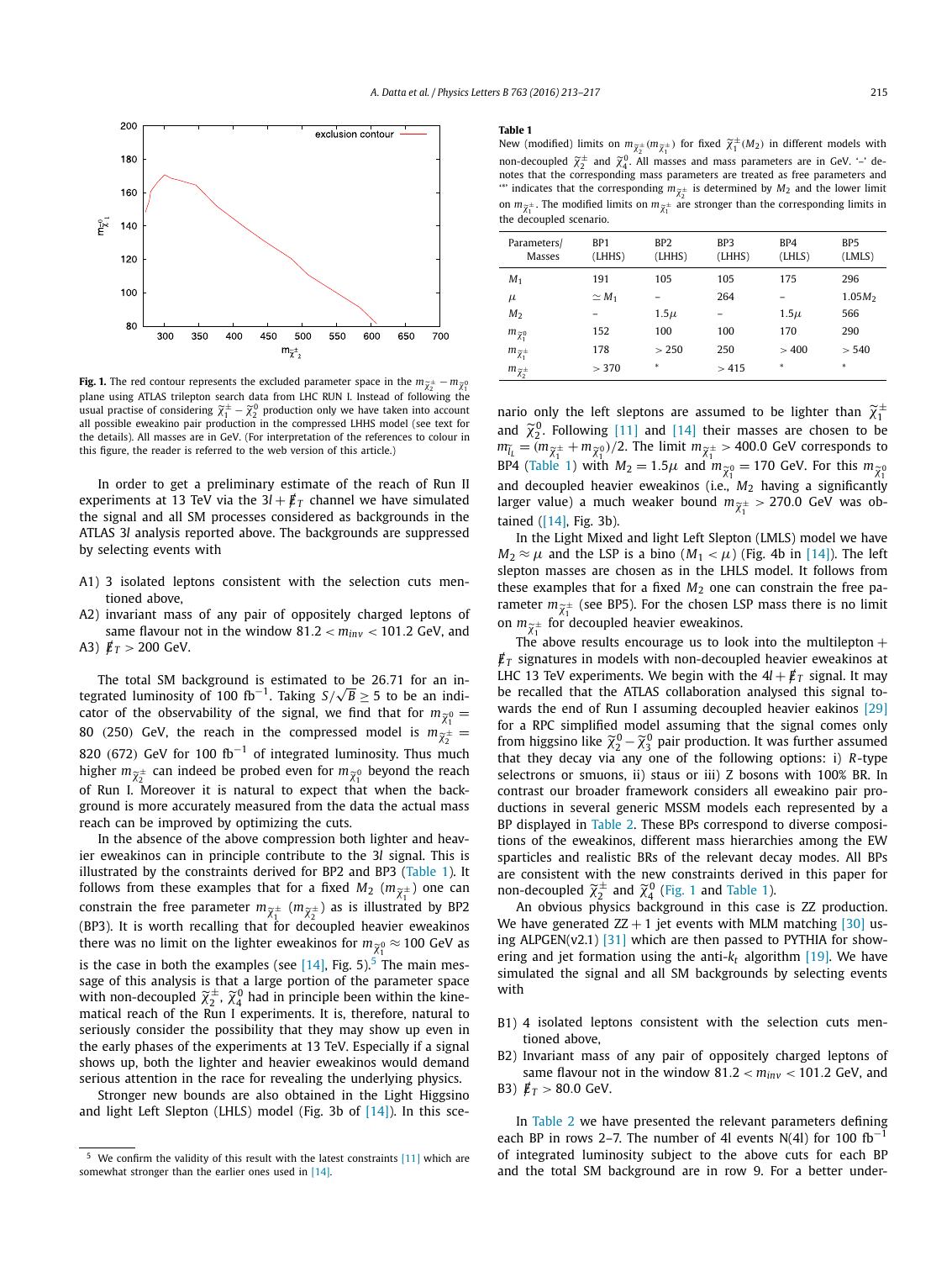#### <span id="page-3-0"></span>**Table 2**

Number of 3*l*, 4*l*, *SS30 S1*, 5*l* events all with  $\not{E_T}$  corresponding to different BPs at LHC 13 TeV for integrated luminosity of 100 fb<sup>-1</sup> along with the total SM background in each case. The significance of the 3l signal is also shown for each BP. The contents of the brackets are numbers in the corresponding decoupled scenario which are significantly smaller. All masses and mass parameters are in GeV.

| Parameters/Masses<br>and Signals | BP <sub>1</sub><br>(LHHS) | BP <sub>2</sub><br>(LHHS) | BP3<br>(LHHS)   | BP4<br>(LHHS)  | BP <sub>5</sub><br>(LHHS) | B <sub>P6</sub><br>(LHLS) | BP7<br>(LMLS)  | Total SM<br>Backgrounds |
|----------------------------------|---------------------------|---------------------------|-----------------|----------------|---------------------------|---------------------------|----------------|-------------------------|
| $M_1$                            | 191                       | 222                       | 132             | 105            | 104                       | 249                       | 321            |                         |
| $\mu$                            | 186                       | 268                       | 133             | 270            | 308                       | 300                       | 401            | -                       |
| M <sub>2</sub>                   | 350                       | 286                       | 486             | 405            | 462                       | 450                       | 382            | -                       |
| $m_{\widetilde{\chi}_1^0}$       | 151                       | 200                       | 100             | 100            | 100                       | 231                       | 305            |                         |
| $m_{\widetilde{\chi}_1^\pm}$     | 178                       | 234                       | 132             | 260            | 300                       | 291                       | 350            |                         |
| $m_{\widetilde{\chi}_2^{\pm}}$   | 389<br>(885)              | 351<br>(880)              | 520<br>(890)    | 447<br>(810)   | 504<br>(927)              | 491<br>(902)              | 465            | -                       |
| 3 leptons                        | 73.8<br>(17.3)            | 35.9<br>(12.0)            | 107.7<br>(17.1) | 70.4<br>(16.1) | 56.4<br>(7.84)            | 139.4<br>(21.9)           | 58.2<br>(30.9) | 26.71                   |
| $(S/\sqrt{B})_{31}$              | 14.3<br>(3.35)            | 6.95<br>(2.32)            | 20.8<br>(3.31)  | 13.6<br>(3.12) | 10.9<br>(1.52)            | 26.9<br>(4.24)            | 11.3<br>(5.98) |                         |
| 4 leptons                        | 61.5<br>(0.69)            | 52.5<br>(1.20)            | 51.7<br>$(-)$   | 16.4<br>(0.62) | 8.73<br>(0.36)            | 19.6<br>(2.05)            | 10.2<br>$(-)$  | 0.835                   |
| SS3OS1 leptons                   | 29.9<br>(0.69)            | 17.1<br>(0.30)            | 14.5<br>$(-)$   | $7.2(-)$       | 3.36<br>(0.36)            | 5.01<br>(0.17)            | 1.57<br>$(-)$  | 0.40                    |
| 5 leptons                        | 8.46<br>$(-)$             | 8.29<br>(0.60)            | 4.14<br>$(-)$   | $6.1(-)$       | 2.68<br>$(-)$             | 4.14<br>$(-)$             | 0.78<br>$(-)$  | 0.60                    |

#### **Table 3**

The production cross sections of all eweakino pairs and the effective cross-section after successive cuts of four types of signals for the BPs defined in Table 2. The contents of the brackets are numbers in the corresponding decoupled scenarios.

| Benchmark<br>Points | $\sigma_{prod}$<br>in $pb$ | $\sigma_{eff}^{3l}$ in fb |                         |             | $\sigma_{eff}^{4l}$ in fb |                         |                         | $\sigma_{eff}^{SS30S1}$ in fb<br>'eff |                         | $\sigma_{eff}^{5l}$ in fb |                         |
|---------------------|----------------------------|---------------------------|-------------------------|-------------|---------------------------|-------------------------|-------------------------|---------------------------------------|-------------------------|---------------------------|-------------------------|
|                     |                            | after<br>A1               | after<br>A <sub>2</sub> | after<br>A3 | after<br>B1               | after<br>B <sub>2</sub> | after<br>B <sub>3</sub> | after<br>C <sub>1</sub>               | after<br>C <sub>2</sub> | after<br>D1               | after<br>D <sub>2</sub> |
| BP <sub>1</sub>     | 769.1<br>(691.6)           | 8.96                      | 7.54                    | 0.74        | 1.42                      | 1.01                    | 0.62                    | 0.38                                  | 0.30                    | 0.15                      | 0.08                    |
| BP <sub>2</sub>     | 553.0<br>(300.7)           | 10.5                      | 8.09                    | 0.36        | 1.68                      | 1.06                    | 0.51                    | 0.39                                  | 0.17                    | 0.19                      | 0.07                    |
| BP3                 | 2071.0<br>(2060.0)         | 7.08                      | 6.65                    | 1.08        | 0.74                      | 0.62                    | 0.52                    | 0.16                                  | 0.14                    | 0.06                      | 0.04                    |
| BP4                 | 380.8<br>(309.1)           | 5.06                      | 2.87                    | 0.70        | 0.45                      | 0.22                    | 0.16                    | 0.09                                  | 0.07                    | 0.08                      | 0.06                    |
| BP <sub>5</sub>     | 223.7<br>(182.3)           | 2.86                      | 1.67                    | 0.56        | 0.28                      | 0.11                    | 0.09                    | 0.04                                  | 0.03                    | 0.03                      | 0.026                   |
| BP <sub>6</sub>     | 217.9<br>(170.9)           | 15.9                      | 14.6                    | 1.39        | 0.51                      | 0.40                    | 0.20                    | 0.06                                  | 0.05                    | 0.05                      | 0.04                    |
| BP7                 | 156.9<br>(72.6)            | 12.3                      | 11.1                    | 0.58        | 0.30                      | 0.19                    | 0.10                    | 0.02                                  | 0.015                   | 0.03                      | 0.0078                  |

standing of these numbers the total production cross section of all chargino neutralino pairs in each case and the corresponding effective cross sections ( $\sigma_{eff}^{4l}$ ) after the cuts B1)–B3) are given in columns 2 and 6–8 Table 3. The total background cross section and the effective cross sections after the cuts for different channels are in [Table 4.](#page-4-0) The total background is indeed tiny. If we require at least five signal events over a negligible background for a discovery, then optimistic results are obtained for all BPs. On the other hand the number in parenthesis below each N(4l) stands for the corresponding number in the decoupled scenario. The numerical results in the non-decoupled (decoupled) models are obtained for  $M_2 = 1.5\mu$  ( $M_2 = 2\mu$ . It is clear that in a variety of decoupled models the N(4l) is indeed negligible.

Two comments are now in order. For the  $t(t)Z$  a NLO cor-rected cross-section boosted by a K-factor of 1.35 [\[32\]](#page-4-0) yields about 5 background events. In order suppress it further we have used an additional cut. We reject events with at least one tagged *b*-jet following the criteria MV1 of [\[33\]](#page-4-0) and the effective cross-section in

[Table 4](#page-4-0) is reduced to 0.004 fb. The signal is hardly affected by this additional cut. The irreducible backgrounds being negligible one has to look for the reducible backgrounds arising due to jets faking leptons. Without a thorough detector simulation it is difficult to estimate this background. The analysis of [\[29\],](#page-4-0) however, found this background to be negligible for the  $4l + \cancel{E}_T$  signal. It is, therefore, reasonable to assume that this background is negligible for all the signals with four or more leptons considered in this paper.

For comparison we also present in Table 2 the number of  $3l + \cancel{E}_T$  events N(3l) obtained with the cuts A1)-A3) defined above and the total SM background for an integrated luminosity of 100 fb<sup>-1</sup> (row 8). The production cross section of all charginoneutralino pairs, the effective cross sections after the cuts for both the signal the total background etc are also included in Tables 3–4 following the same convention as in the 4*l* case. It readily follows from Table 2 the ratio  $N_{4}/N_{3}$ , which is free from several theoretical uncertainties, one can discriminate between many nondecoupled and decoupled models since the ratio is tiny in a wide